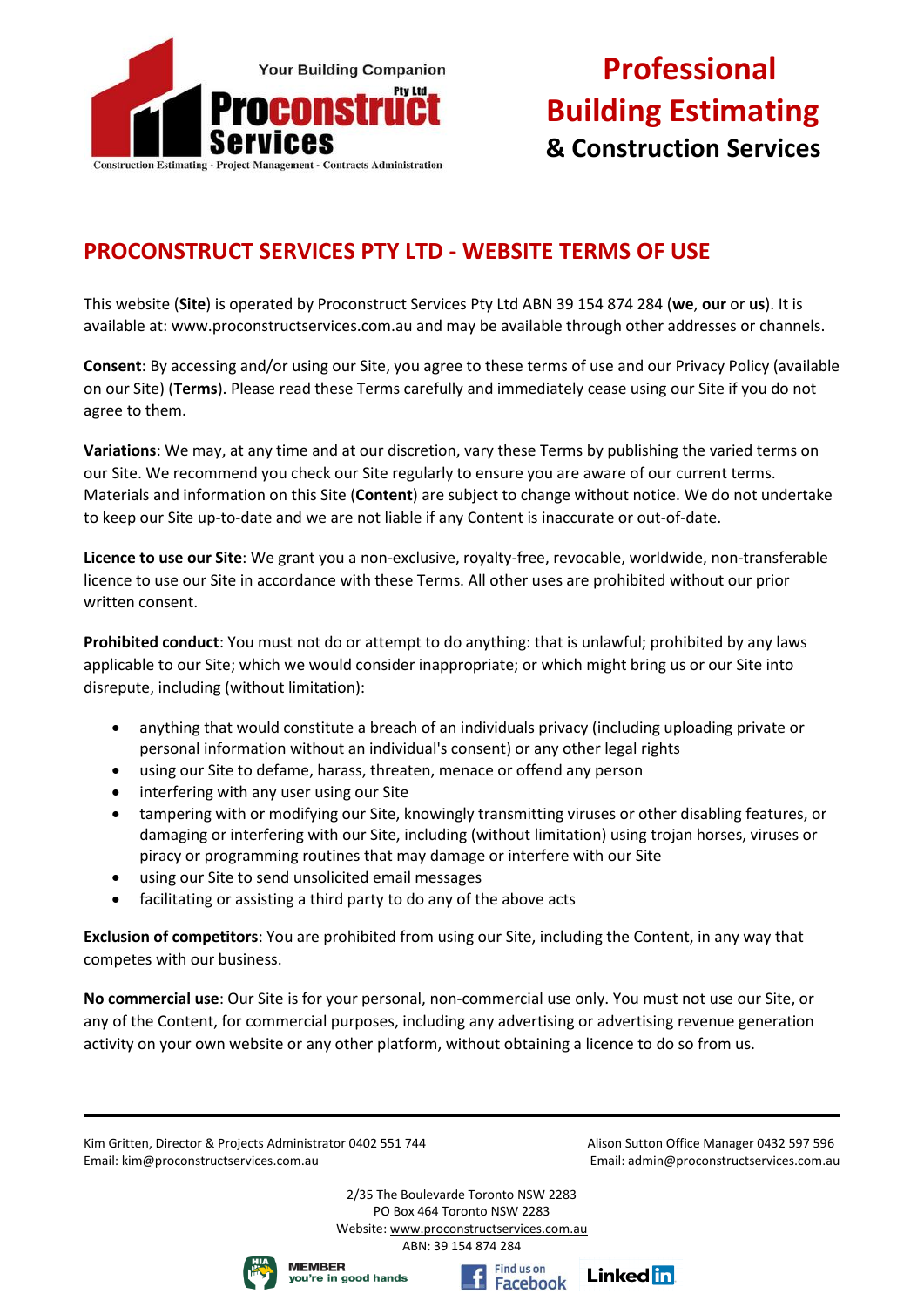

# **Professional Building Estimating & Construction Services**

**Information**: The Content is not comprehensive and is for general information purposes only. It does not take into account your specific needs, objectives or circumstances, and it is not advice. While we use reasonable attempts to ensure the accuracy and completeness of the Content, we make no representation or warranty in relation to it, to the maximum extent permitted by law.

**Intellectual Property rights**: Unless otherwise indicated, we own or licence all rights, title and interest (including intellectual property rights) in our Site and all of the Content. Your use of our Site and your use of and access to any Content does not grant or transfer to you any rights, title or interest in relation to our Site or the Content. You must not:

- copy or use, in whole or in part, any Content
- reproduce, retransmit, distribute, disseminate, sell, publish, broadcast or circulate any Content to any third party
- breach any intellectual property rights connected with our Site or the Content, including (without limitation) altering or modifying any of the Content, causing any of the Content to be framed or embedded in another website or platform, or creating derivative works from the Content

**User Content**: You may be permitted to post, upload, publish, submit or transmit relevant information and content (**User Content**) on our Site. By making available any User Content on or through our Site, you grant to us a worldwide, irrevocable, perpetual, non-exclusive, transferable, royalty-free licence to use the User Content, with the right to use, view, copy, adapt, modify, distribute, license, sell, transfer, communicate, publicly display, publicly perform, transmit, stream, broadcast, access, or otherwise exploit such User Content on, through or by means of our Site.

You agree that you are solely responsible for all User Content that you make available on or through our Site. You represent and warrant that:

- you are either the sole and exclusive owner of all User Content or you have all rights, licences, consents and releases that are necessary to grant to us the rights in such User Content (as contemplated by these Terms)
- neither the User Content nor the posting, uploading, publication, submission or transmission of the User Content or our use of the User Content on, through or by means of our Site will infringe, misappropriate or violate a third party's intellectual property rights, or rights of publicity or privacy, or result in the violation of any applicable law or regulation

We do not endorse or approve, and are not responsible for, any User Content. We may, at any time (at our sole discretion), remove any User Content.

**Third party sites**: Our Site may contain links to websites, photos and testimonies operated by third parties. Unless expressly stated otherwise, we do not control, endorse or approve, and are not responsible for, the content on those websites. You should make your own investigations with respect to the suitability of those websites.

Kim Gritten, Director & Projects Administrator 0402 551 744 Alison Sutton Office Manager 0432 597 596 Email: kim@proconstructservices.com.au Email: admin@proconstructservices.com.au

**Linked** in

2/35 The Boulevarde Toronto NSW 2283 PO Box 464 Toronto NSW 2283 Website[: www.proconstructservices.com.au](http://www.proconstructservices.com.au/) ABN: 39 154 874 284



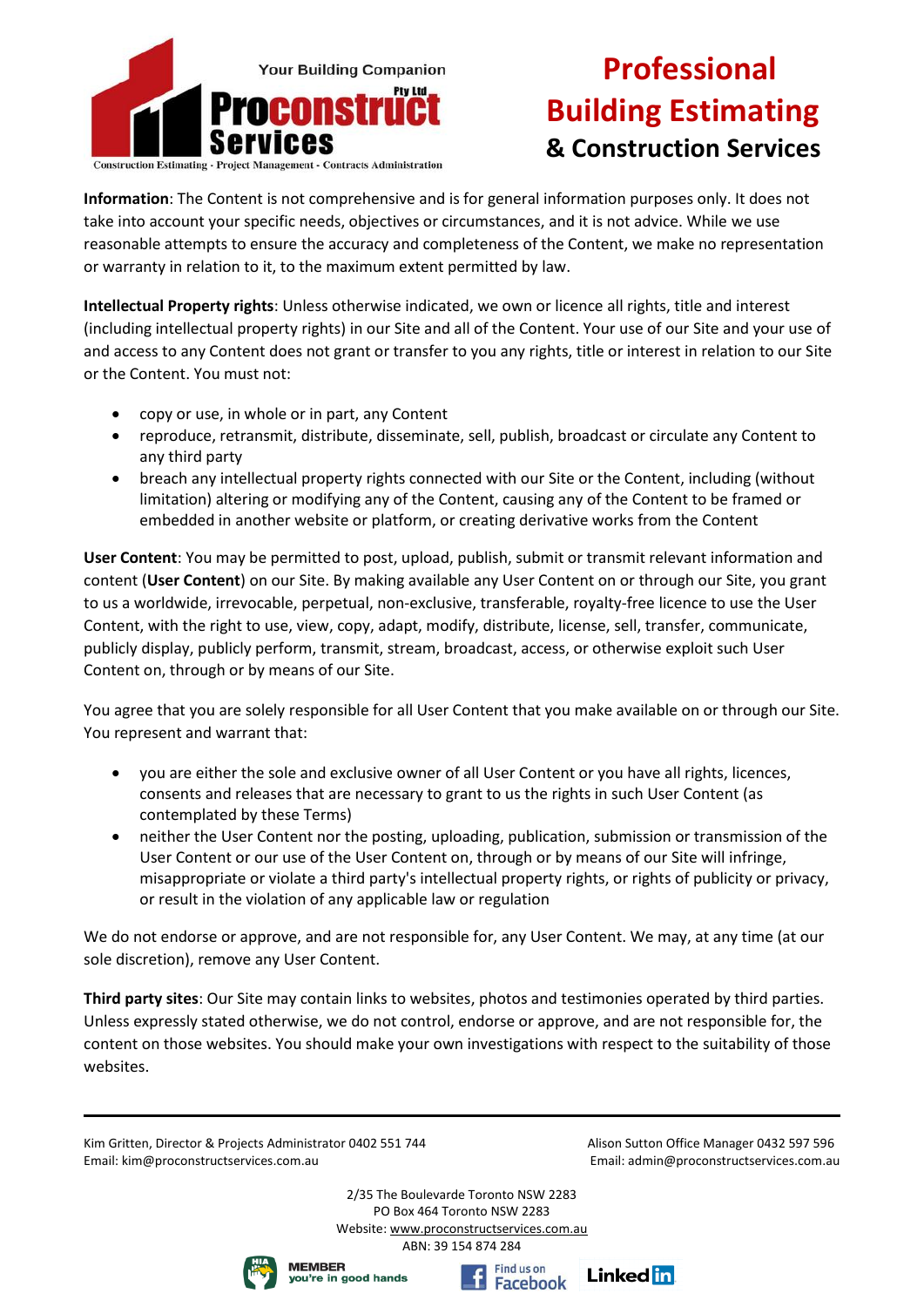

## **Professional Building Estimating & Construction Services**

**Discontinuance**: We may, at any time and without notice to you, discontinue our Site, in whole or in part. We may also exclude any person from using our Site, at any time and at our sole discretion. We are not responsible for any Liability you may suffer arising from or in connection with any such discontinuance or exclusion.

**Warranties and disclaimers**: To the maximum extent permitted by law, we make no representations or warranties about our Site or the Content, including (without limitation) that:

- they are complete, accurate, reliable, up-to-date and suitable for any particular purpose
- access will be uninterrupted, error-free or free from viruses
- our Site will be secure

You read, use and act on our Site and the Content at your own risk.

**Limitation of liability**: To the maximum extent permitted by law, we are not responsible for any loss, damage or expense, howsoever arising, whether direct or indirect and/or whether present, unascertained, future or contingent (**Liability**) suffered by you or any third party, arising from or in connection with your use of our Site and/or the Content and/or any inaccessibility of, interruption to or outage of our Site and/or any loss or corruption of data and/or the fact that the Content is incorrect, incomplete or out-of-date.

**Indemnity**: To the maximum extent permitted by law, you must indemnify us, and hold us harmless, against any Liability suffered or incurred by us arising from or in connection with your use of our Site or any breach of these Terms or any applicable laws by you. This indemnity is a continuing obligation, independent from the other obligations under these Terms, and continues after these Terms end. It is not necessary for us to suffer or incur any Liability before enforcing a right of indemnity under these Terms.

**Termination**: These Terms are effective until terminated by us, which we may do at any time and without notice to you. In the event of termination, all restrictions imposed on you by these Terms and limitations of liability set out in these Terms will survive.

**Disputes**: In the event of any dispute arising from, or in connection with, these Terms (**Dispute**), the party claiming there is a Dispute must give written notice to the other party setting out the details of the Dispute and proposing a resolution. Within 7 days after receiving the notice, the parties must, by their senior executives or senior managers (who have the authority to reach a resolution on behalf of the party), meet at least once to attempt to resolve the Dispute or agree on the method of resolving the Dispute by other means, in good faith. All aspects of every such conference, except the fact of the occurrence of the conference, will be privileged. If the parties do not resolve the Dispute, or (if the Dispute is not resolved) agree on an alternate method to resolve the Dispute, within 21 days after receipt of the notice, the Dispute may be referred by either party (by notice in writing to the other party) to litigation.

**Severance**: If a provision of these Terms is held to be void, invalid, illegal or unenforceable, that provision must be read down as narrowly as necessary to allow it to be valid or enforceable. If it is not possible to read

Kim Gritten, Director & Projects Administrator 0402 551 744 Alison Sutton Office Manager 0432 597 596 Email: kim@proconstructservices.com.au Email: admin@proconstructservices.com.au

2/35 The Boulevarde Toronto NSW 2283 PO Box 464 Toronto NSW 2283 Website[: www.proconstructservices.com.au](http://www.proconstructservices.com.au/) ABN: 39 154 874 284